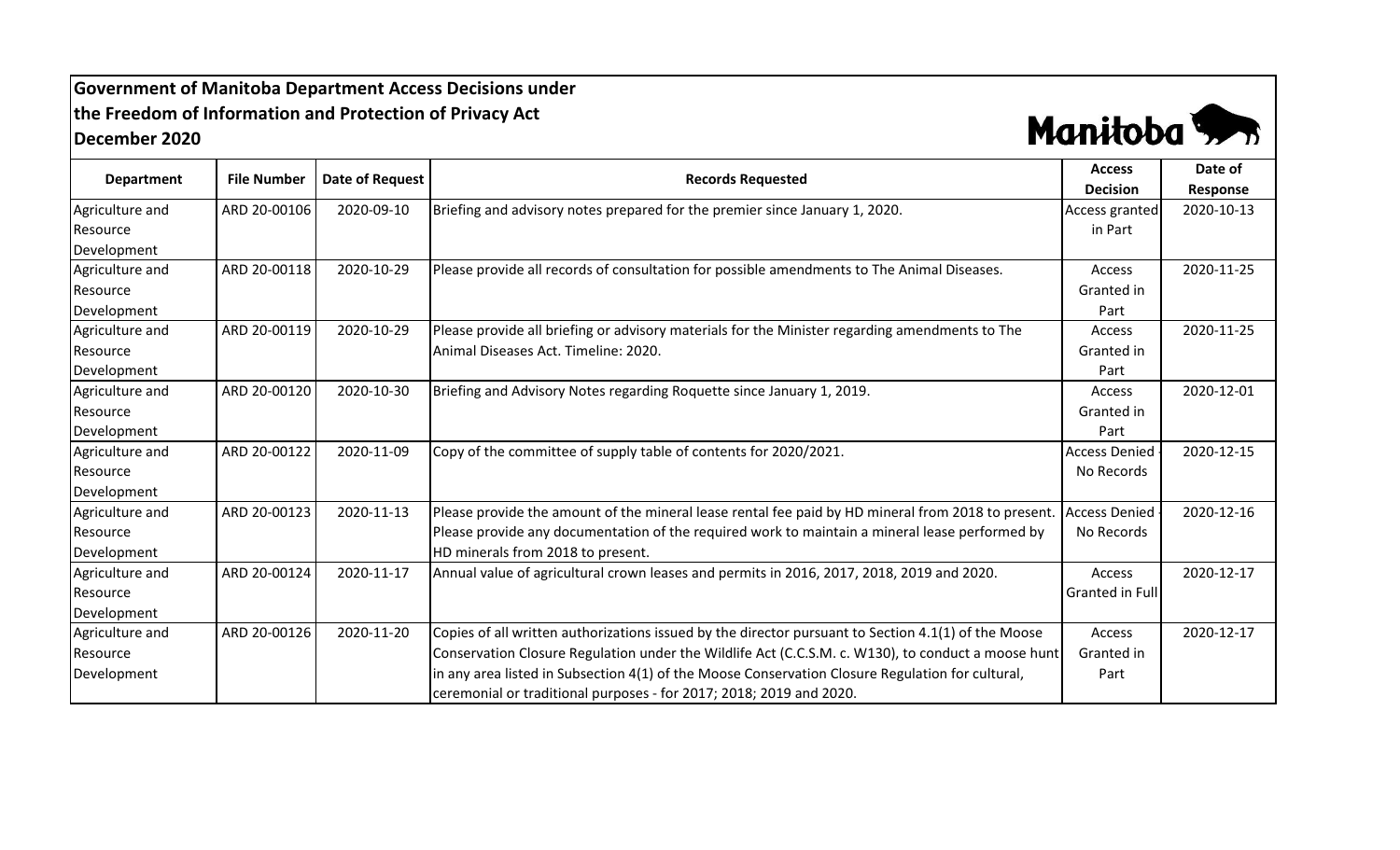| Agriculture and | ARD 20-00127 | 2020-11-22 | Any and all records pertaining to any investigation(s) and the results of these investigations dealing  | Access                 | 2020-12-16 |
|-----------------|--------------|------------|---------------------------------------------------------------------------------------------------------|------------------------|------------|
| Resource        |              |            | with [information removed]. The investigations were commenced due to the submission of two              | Granted in             |            |
| Development     |              |            | Complainant Intake Forms [dates removed] obtained from the Agriculture Manitoba, Animal Health          | Part                   |            |
|                 |              |            | and Welfare/Animal Welfare website.                                                                     |                        |            |
| Agriculture and | ARD 20-00128 | 2020-11-23 | Copies of all limited aboriginal community moose hunt authorizations issued by the director             | Access                 | 2020-12-21 |
| Resource        |              |            | pursuant to Section 4.3(1) of the Moose Conservation Closure Regulation under the Wildlife Act          | Granted in             |            |
| Development     |              |            | (C.C.S.M. c. W130) during 2019.                                                                         | Part                   |            |
| Agriculture and | ARD 20-00130 | 2020-11-24 | Briefing and advisory notes and copy of any agreement/contract/term sheet with Paterson Global          | Access                 | 2020-12-21 |
| Resource        |              |            | Foods regarding a plan for a new oat mill. For clarity, the province's role is cited on October 3, 2019 | Granted in             |            |
| Development     |              |            | at https://www.cbc.ca/news/canada/manitoba/manitoba-paterson-global-foods-oat-mill-                     | Part                   |            |
|                 |              |            | 1.5307488.                                                                                              |                        |            |
| Agriculture and | ARD 20-00131 | 2020-11-24 | Value of the province's contribution to Merit Functional Foods protein production facility and any      | Access                 | 2020-12-21 |
| Resource        |              |            | conditions linked to the province's contribution.                                                       | Granted in             |            |
| Development     |              |            |                                                                                                         | Part                   |            |
| Agriculture and | ARD 20-00132 | 2020-11-24 | Number of jobs anticipated due to the province's contribution to a new oat mill at Paterson Global      | Access                 | 2020-12-21 |
| Resource        |              |            | Foods and the value of the province's contribution. For clarity, the province's role is cited on        | Granted in             |            |
| Development     |              |            | October 3, 2019 at https://www.cbc.ca/news/canada/manitoba/manitoba-paterson-global-foods-              | Part                   |            |
|                 |              |            | oat-mill-1.5307488.                                                                                     |                        |            |
| Agriculture and | ARD 20-00133 | 2020-11-24 | Copies of all limited moose hunt licences issued by the director pursuant to Section 4.4(1) of the      | <b>Access Denied</b>   | 2020-12-17 |
| Resource        |              |            | Moose Conservation Closure Regulation under the Wildlife Act (C.C.S.M. c. W130) during 2019.            | No Records             |            |
| Development     |              |            |                                                                                                         |                        |            |
| Agriculture and | ARD 20-00135 | 2020-12-08 | According to the Manitoba 2020 Hunting Guide, hunters are required to report the taking of a wild       | Access                 | 2020-12-21 |
| Resource        |              |            | boar within seven days to the Manitoba Conservation and Climate or Agriculture and Resource             | <b>Granted in Full</b> |            |
| Development     |              |            | Development office nearest where the boar was taken. I am looking for the details from the last         |                        |            |
|                 |              |            | three calendar years of boar harvesting (2018, 2019 & 2020). In particular, I am looking for: Date      |                        |            |
|                 |              |            | (mmm/dd/yyyy) boar killed; Location of kill including nearest town/city/village; The number of boar     |                        |            |
|                 |              |            | taken; The number of boars observed. Date range: Information provided by calendar year format for       |                        |            |
|                 |              |            | 2018, 2019 & 2020.                                                                                      |                        |            |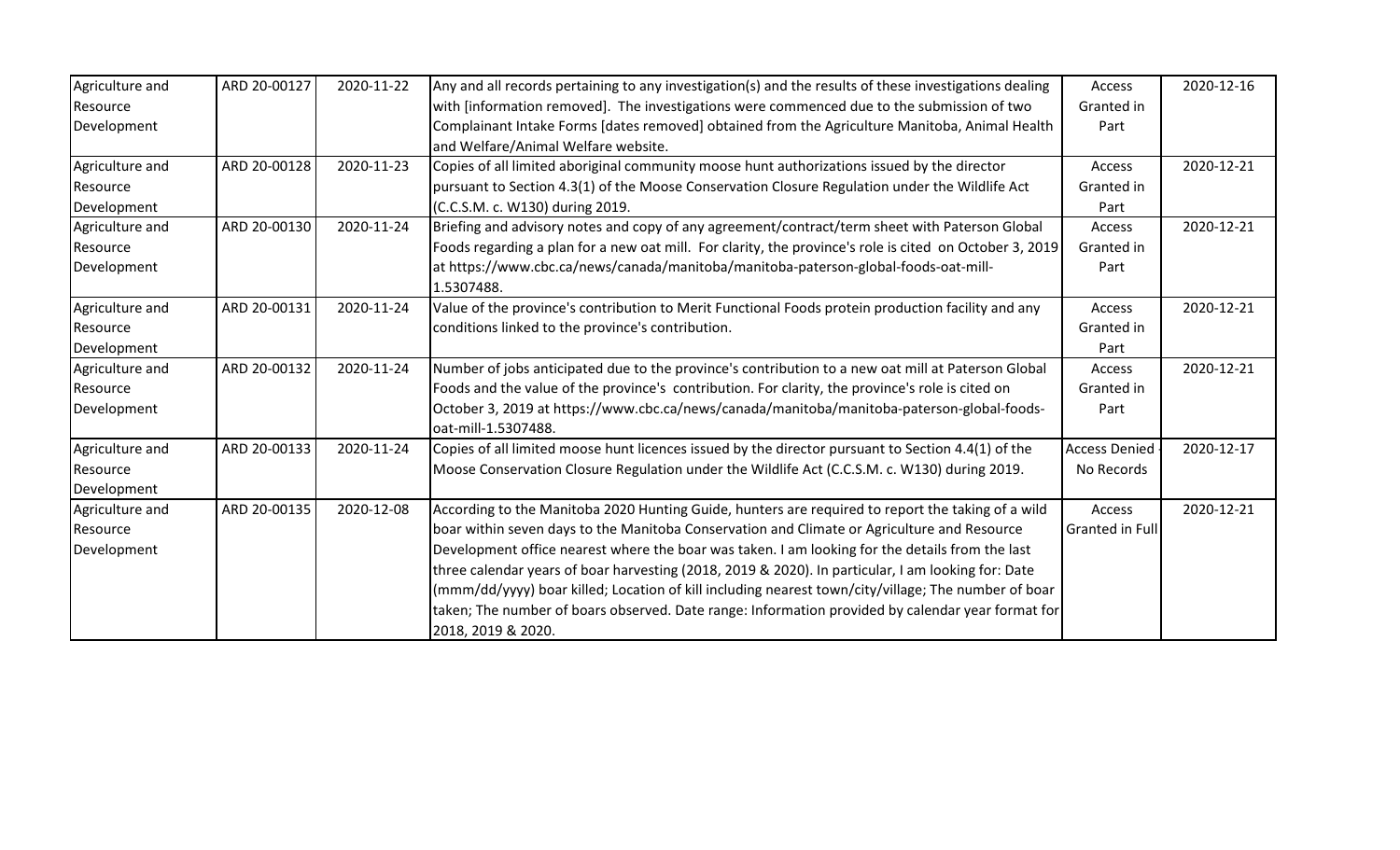| <b>Central Services</b> | 20CNS-070  | 2008-05-20 | All information regarding snow/ice, leaf and litter removal at the parking lots, sidewalks and          | Access               | 2020-12-14 |
|-------------------------|------------|------------|---------------------------------------------------------------------------------------------------------|----------------------|------------|
|                         |            |            | alleyways adjacent to District Office located at 115-3rd Street, The Pas between the dates of January   | Granted in           |            |
|                         |            |            | 1, 2010 to August 4, 2020 including but not limited to: Email Correspondence between The Province       | Part                 |            |
|                         |            |            | and The Town of The Pas; Communications to and from the Municipal Superintendent regarding              |                      |            |
|                         |            |            | snow removal; Committee Meeting Minutes from Health and Safety where the sidewalks, parking             |                      |            |
|                         |            |            | lots and alleyways adjacent to the above address are discussed; Snow removal contract/s between         |                      |            |
|                         |            |            | the Province of Manitoba and third parties for 115-3rd Street in The Town of The Pas including but      |                      |            |
|                         |            |            | not limited to a contractor named Zetterstrom. Please include bids, tenders contracts, email,           |                      |            |
|                         |            |            | correspondence and any other information related to snow removal for the above property - bills         |                      |            |
|                         |            |            | and statement of accounts. Copies of Detailed Job Description for Facility Managers and                 |                      |            |
|                         |            |            | Maintenance Staff. Copies of all duty check lists for Facility Managers and Maintenance Staff.          |                      |            |
|                         |            |            |                                                                                                         |                      |            |
| <b>Civil Service</b>    | 20CSC-047  | 2020-10-23 | Request access to the total number of employee positions filled and the total number of vacant          | <b>Access Denied</b> | 2020-12-14 |
| Commission              |            |            | employee positions in the Protection for Persons in Care office, broken down by classification and      | <b>Exceptions to</b> |            |
|                         |            |            | include the vacancy date.                                                                               | Disclosure           |            |
| Civil Service           | 20CSC-049  | 2020-10-26 | Request access to the total number of employee positions filled and the total number of vacant          | <b>Access Denied</b> | 2020-12-14 |
| Commission              |            |            | employee positions in the Emergency Measures Organization, broken down by classification and            | <b>Exceptions to</b> |            |
|                         |            |            | include the vacancy date.                                                                               | Disclosure           |            |
| <b>Civil Service</b>    | 20-CSC-050 | 2020-10-26 | Request access to the total number of employee positions filled and the total number of vacant          | <b>Access Denied</b> | 2020-12-14 |
| Commission              |            |            | employee positions in the Motor Carrier Branch, broken down by classification and include the           | <b>Exceptions to</b> |            |
|                         |            |            | vacancy date.                                                                                           | <b>Disclosure</b>    |            |
| <b>Civil Service</b>    | 20CSC-051  | 2020-10-26 | Request access to the total number of employee positions filled and the total number of vacant          | <b>Access Denied</b> | 2020-12-14 |
| Commission              |            |            | employee positions in the Water Management and Structures branch, broken down by classification         | Exceptions to        |            |
|                         |            |            | and include the vacancy date.                                                                           | Disclosure           |            |
| <b>Civil Service</b>    | 20CSC-052  | 2020-10-26 | Request access to the total number of employee positions filled and the total number of vacant          | <b>Access Denied</b> | 2020-12-14 |
| Commission              |            |            | employee positions in the Parks and Protected Spaces branch, broken down by classification and          | <b>Exceptions to</b> |            |
|                         |            |            | include the vacancy date.                                                                               | Disclosure           |            |
| <b>Civil Service</b>    | 20CSC-053  | 2020-10-26 | Request access to the total number of employee positions filled and the total number of vacant          | <b>Access Denied</b> | 2020-12-14 |
| Commission              |            |            | employee positions in the Resource Enforcement branch, broken down by classification and include        | <b>Exceptions to</b> |            |
|                         |            |            | the vacancy date.                                                                                       | Disclosure           |            |
| Conservation and        | 2020-049   | 2020-06-18 | Please provide all records (including briefing notes, reports, advisory material, estimates, proposals, | Access               | 2020-12-29 |
| Climate                 |            |            | emails, letters and text messages) submitted from [names removed]. Please provide all records           | Granted in           |            |
|                         |            |            | from September 11, 2019 to present.                                                                     | Part                 |            |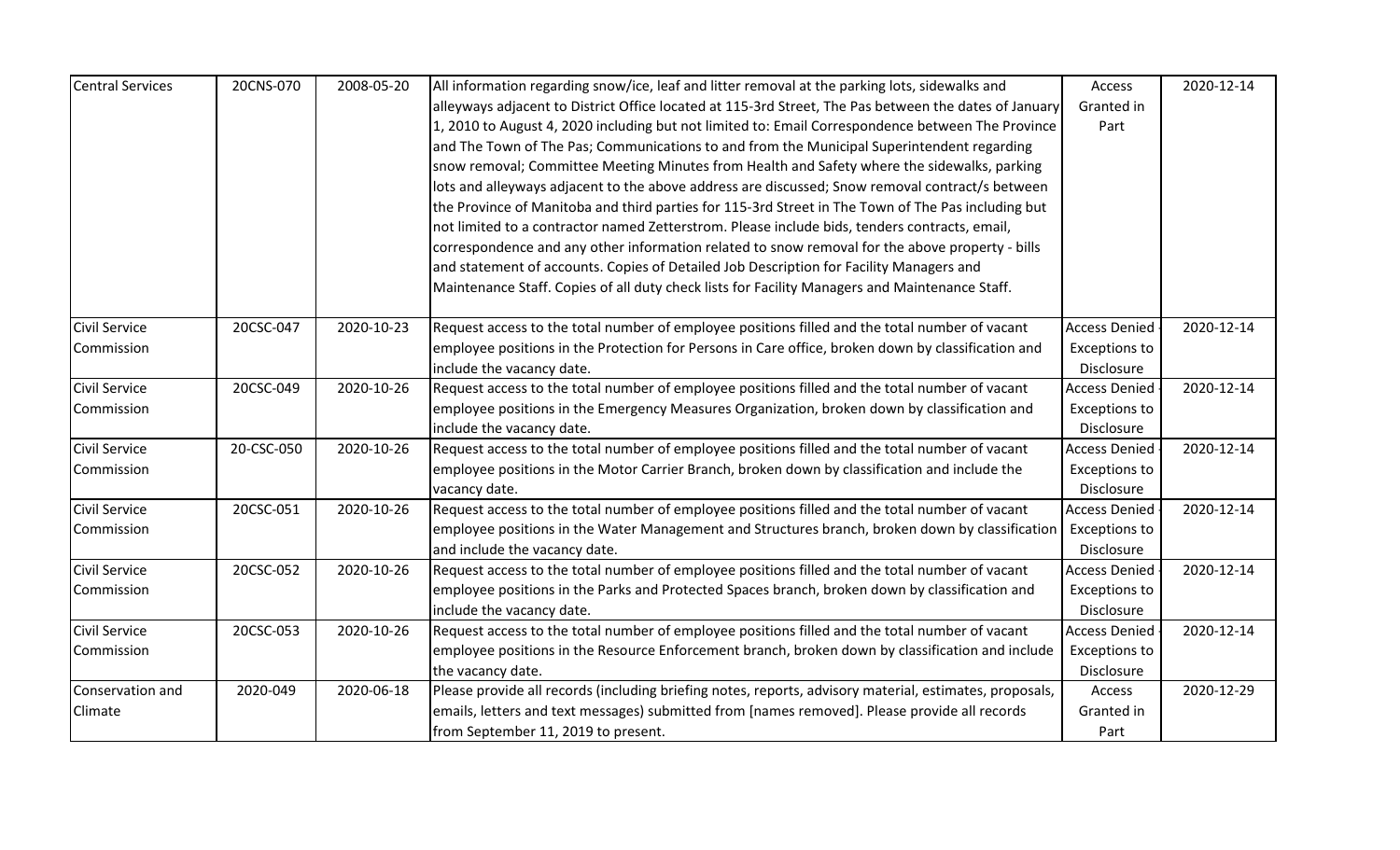| Conservation and<br>Climate                    | 2020-113  | 2020-10-23 | The most recent listing of Spills site locations for all of Manitoba, included in the Manitoba<br>Conservation Environment Management System (EMS) in Excel or other spreadsheet format.                                                                                                                                                                                                                                                                                                                                                                                                 | Access<br>Granted in<br>Part       | 2020-12-31 |
|------------------------------------------------|-----------|------------|------------------------------------------------------------------------------------------------------------------------------------------------------------------------------------------------------------------------------------------------------------------------------------------------------------------------------------------------------------------------------------------------------------------------------------------------------------------------------------------------------------------------------------------------------------------------------------------|------------------------------------|------------|
| Conservation and<br>Climate                    | 2020-114  | 2020-10-26 | would like to obtain an Enforcement Actions listing for all of Manitoba, in Excel or other<br>spreadsheet format. This database summarizes enforcement activities (convictions, warnings,<br>director's orders, EO Orders MOH Orders, Offence Notice's and Permit Suspensions) where<br>companies/individuals have been found guilt [sic] of environmental offenses under Manitoba's<br>Environmental Protection Legislation. Please note that enforcement actions resulting from activities<br>regulated from the Livestock Manure & Management Regulation, MR 42/98 are also included. | Access<br>Granted in<br>Part       | 2020-12-11 |
| Conservation and<br>Climate                    | 2020-120  | 2020-11-13 | Site Plan Permit Application and the Plan [addressed removed].                                                                                                                                                                                                                                                                                                                                                                                                                                                                                                                           | <b>Access Denied</b><br>No Records | 2020-11-30 |
| Conservation and<br>Climate                    | 2020-121  | 2020-11-17 | would like to obtain a copy of the Manitoba Water Stewardship policy and procedures for water<br>control works and drainage licensing that was in place on October 9, 2019.                                                                                                                                                                                                                                                                                                                                                                                                              | Access<br>Granted in<br>Part       | 2020-12-29 |
| Conservation and<br>Climate                    | 2020-122  | 2020-11-27 | Number of emails and letters received regarding the privatization of parks since October 1, 2020.                                                                                                                                                                                                                                                                                                                                                                                                                                                                                        | Access<br><b>Granted in Full</b>   | 2020-12-29 |
| Conservation and<br>Climate                    | 2020-124  | 2020-11-27 | Briefing and Advisory notes regarding the possible sale or divestment of park land since April 1,<br>2020.                                                                                                                                                                                                                                                                                                                                                                                                                                                                               | Access<br>Granted in<br>Part       | 2020-12-29 |
| Economic<br>Development and<br><b>Training</b> | E2020-059 | 2020-02-04 | Any and all records, including emails, memos, briefing notes, minutes pertaining to an evaluation<br>and/or assessment of BUILD (Building Urban Industries for Local Development).                                                                                                                                                                                                                                                                                                                                                                                                       | Access<br>Granted in<br>Part       | 2020-12-11 |
| Economic<br>Development and<br>Training        | E2020-066 | 2020-02-12 | Any and all records, including emails, memos, briefing notes, minutes pertaining to BUILD's (Building<br>Urban Industries for Local Development) Provincial Funding Proposal 2019.                                                                                                                                                                                                                                                                                                                                                                                                       | Access<br>Granted in<br>Part       | 2020-12-11 |
| Economic<br>Development and<br><b>Training</b> | E2020-126 | 2020-07-14 | Copies of outcome agreements or financial accountability agreements with post-secondary<br>institutions.                                                                                                                                                                                                                                                                                                                                                                                                                                                                                 | <b>Access Denied</b><br>No Records | 2020-12-16 |
| Economic<br>Development and<br><b>Training</b> | E2020-127 | 2020-07-14 | Briefing and advisory notes regarding outcome agreements or financial accountability agreements<br>with post-secondary institutions.                                                                                                                                                                                                                                                                                                                                                                                                                                                     | <b>Access Denied</b><br>No Records | 2020-12-24 |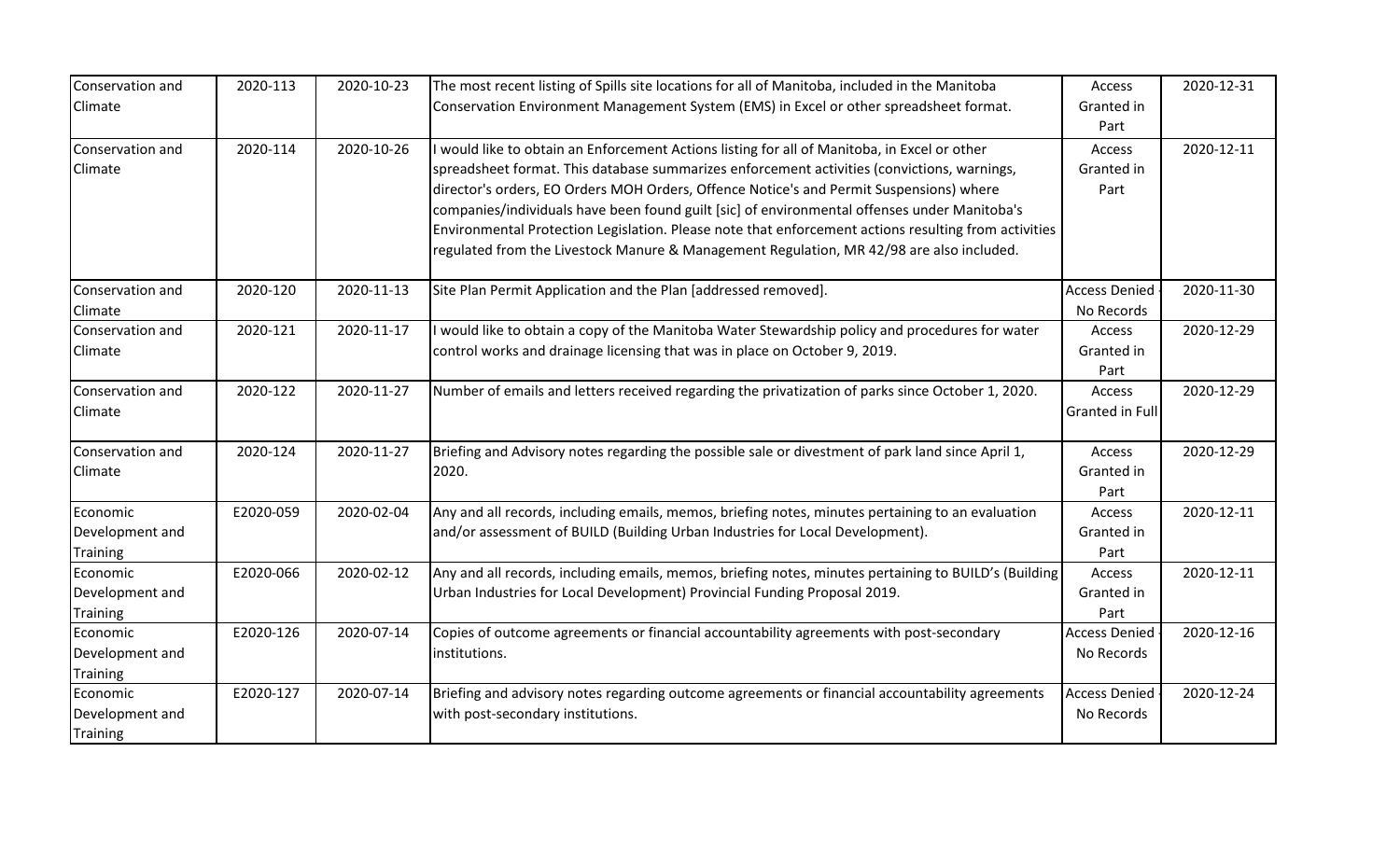| Economic        | E2020-132 | 2020-07-29 | Please provide all records of correspondence, including email, letter, text message, briefing notes, | Access                 | 2020-12-10 |
|-----------------|-----------|------------|------------------------------------------------------------------------------------------------------|------------------------|------------|
| Development and |           |            | advisories and/or reports between the CEO of the Manitoba Economic Development Office and            | Granted in             |            |
| <b>Training</b> |           |            | [name removed], between April 1, 2020 and present.                                                   | Part                   |            |
| Economic        | E2020-142 | 2020-08-25 | Broken out (by operating, access, capital, "transitional support" and total funding), amount         | Access                 | 2020-12-23 |
| Development and |           |            | budgeted for the following post-secondary institutions in 2020/2021:                                 | Granted in             |            |
| <b>Training</b> |           |            | University of Manitoba                                                                               | Part                   |            |
|                 |           |            | University of Winnipeg                                                                               |                        |            |
|                 |           |            | <b>Brandon University</b>                                                                            |                        |            |
|                 |           |            | University College of the North                                                                      |                        |            |
|                 |           |            | Universite de Saint Boniface                                                                         |                        |            |
|                 |           |            | <b>Red River College</b>                                                                             |                        |            |
|                 |           |            | <b>Assiniboine Community College</b>                                                                 |                        |            |
|                 |           |            | <b>Canadian Mennonite University</b>                                                                 |                        |            |
|                 |           |            | Education Professionnelle et Technique                                                               |                        |            |
|                 |           |            | Private Religious Institutions                                                                       |                        |            |
| Economic        | E2020-143 | 2020-08-26 | Briefing and Advisory notes prepared for the premier since March 1, 2020.                            | Access                 | 2020-12-07 |
| Development and |           |            |                                                                                                      | Granted in             |            |
| <b>Training</b> |           |            |                                                                                                      | Part                   |            |
| Economic        | E2020-161 | 2020-10-05 | Copy of contracts and/or briefing and advisory notes for Manitoba's commitment to Railside as        | Access                 | 2020-12-04 |
| Development and |           |            | cited in the December 18, 2019 news release: "MANITOBA SUPPORTS RAILSIDE DEVELOPMENT                 | Granted in             |            |
| <b>Training</b> |           |            | PROJECT AT THE FORKS", including the number of jobs anticipated as a result of this tax increment    | Part                   |            |
|                 |           |            | financing.                                                                                           |                        |            |
| Economic        | E2020-162 | 2020-10-06 | Copy of contracts or supporting information for Manitoba's commitment to Hylife as cited in the      | Access                 | 2020-12-17 |
| Development and |           |            | September 28, 2018 news release, including the number of jobs anticipated as a result of this tax    | Granted in             |            |
| Training        |           |            | increment financing.                                                                                 | Part                   |            |
| Economic        | E2020-174 | 2020-10-29 | How much "transitional support fund" dollars have flown to post-secondary institutions? Date         | Access                 | 2020-12-10 |
| Development and |           |            | range: April 1 onwards.                                                                              | <b>Granted in Full</b> |            |
| <b>Training</b> |           |            |                                                                                                      |                        |            |
| Economic        | E2020-177 | 2020-11-09 | Copy of the committee of supply table of contents for 2020/2021.                                     | Access                 | 2020-12-09 |
| Development and |           |            |                                                                                                      | Granted in             |            |
| <b>Training</b> |           |            |                                                                                                      | Part                   |            |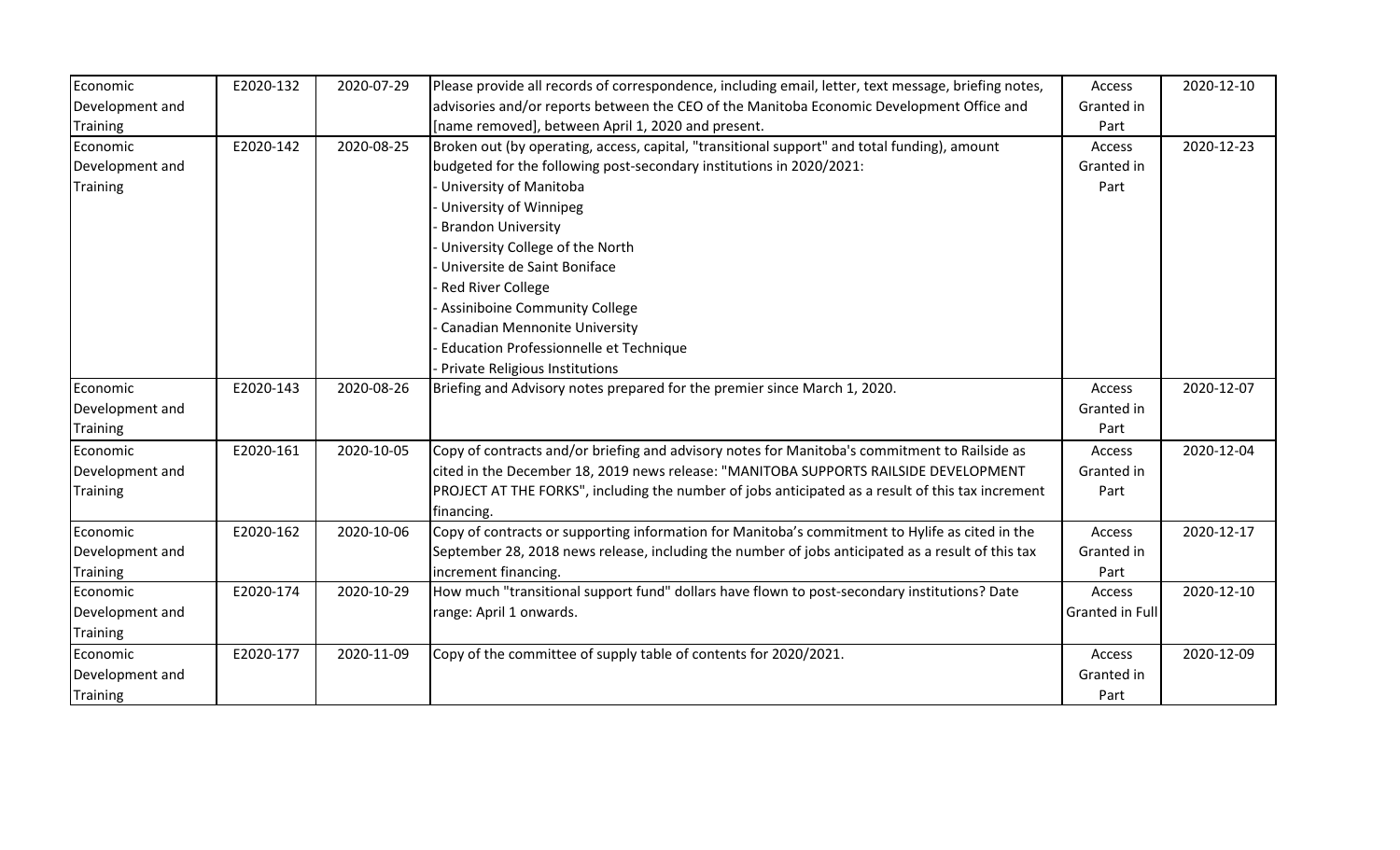| Economic        | E2020-178    | 2020-11-10 | How much money has actually been dispersed to date from the Manitoba Mineral Development          | <b>Access Denied</b> | 2020-12-04 |
|-----------------|--------------|------------|---------------------------------------------------------------------------------------------------|----------------------|------------|
| Development and |              |            | fund and list of to whom (with corresponding amounts).                                            | Records              |            |
| Training        |              |            |                                                                                                   | Available in 90      |            |
|                 |              |            |                                                                                                   | days                 |            |
| Economic        | E2020-179    | 2020-11-10 | Name(s) of any approved applicants to the Mining Community Reserve Fund and the date of           | <b>Access Denied</b> | 2020-12-04 |
| Development and |              |            | approval of their successful applicant and the amount to be awarded.                              | Records              |            |
| <b>Training</b> |              |            |                                                                                                   | Available in 90      |            |
|                 |              |            |                                                                                                   | days                 |            |
| Economic        | E2020-181    | 2020-11-12 | Number of Refugees and newcomers admitted to Manitoba. Along with the cost to the provincial      | Access               | 2020-12-11 |
| Development and |              |            | government to settle these people. Date range: March 2019 - November 2020.                        | Granted in           |            |
| <b>Training</b> |              |            |                                                                                                   | Part                 |            |
| Economic        | E2020-182    | 2020-11-12 | Location of settlement for refugees in Manitoba. Where has the government chosen to settle those  | Access               | 2020-12-11 |
| Development and |              |            | seeking refuge in Manitoba. How many people, where have they gone. Broken down monthly. Date      | Granted in           |            |
| <b>Training</b> |              |            | range: March 2019 - November 2020.                                                                | Part                 |            |
| Economic        | E2020-183    | 2020-11-13 | Briefing and Advisory Notes regarding the Premier's Economic Opportunities Advisory Board since   | <b>Access Denied</b> | 2020-12-11 |
| Development and |              |            | Jan 1, 2019.                                                                                      | No Records           |            |
| Training        |              |            |                                                                                                   |                      |            |
| Economic        | E2020-185    | 2020-11-16 | Briefing and Advisory Notes regarding Summer Student Incentive Grant during COVID.                | Access               | 2020-12-17 |
| Development and |              |            |                                                                                                   | Granted in Full      |            |
| <b>Training</b> |              |            |                                                                                                   |                      |            |
| Economic        | E2020-188    | 2020-11-27 | Amounts budgeted and amounts spent to date on government's COVID-19 economic support              | <b>Access Denied</b> | 2020-12-24 |
| Development and |              |            | programs, including the GAP program, wage subsidy and summer student programs                     | <b>Exceptions to</b> |            |
| <b>Training</b> |              |            |                                                                                                   | Disclosure           |            |
| Economic        | E2020-190    | 2020-11-29 | am looking for a complete list of nominated people who have NOC level A under all MPNP streams    | Access               | 2020-12-23 |
| Development and |              |            | during 2018, 2019 and 2020 so far. I am requesting a complete breakdown of NOC numbers with       | Granted in           |            |
| <b>Training</b> |              |            | the number of people who were nominated against each NOC number. Kindly provide the list with a   | Part                 |            |
|                 |              |            | breakdown for each MPNP stream and for each year. Date range Jan 2018 to Nov 2020.                |                      |            |
|                 |              |            |                                                                                                   |                      |            |
| Economic        | G2019-107    | 2019-11-26 | Records on variables of participants to Skills Development Program and Skills Development-        | Access               | 2020-12-03 |
| Development and |              |            | Apprenticeship Program. Date range from January 1, 2009 and ending December 31, 2018 (original    | Granted in Full      |            |
| <b>Training</b> |              |            | request was modified).                                                                            |                      |            |
| Education       | 2020 - E 115 | 2020-11-04 | The number of students teachers lost contact with during the 2020 winter/spring COVID-19 learning | Access               | 2020-12-18 |
|                 |              |            | disruptions - broken down by school division.                                                     | Granted in           |            |
|                 |              |            |                                                                                                   | Part                 |            |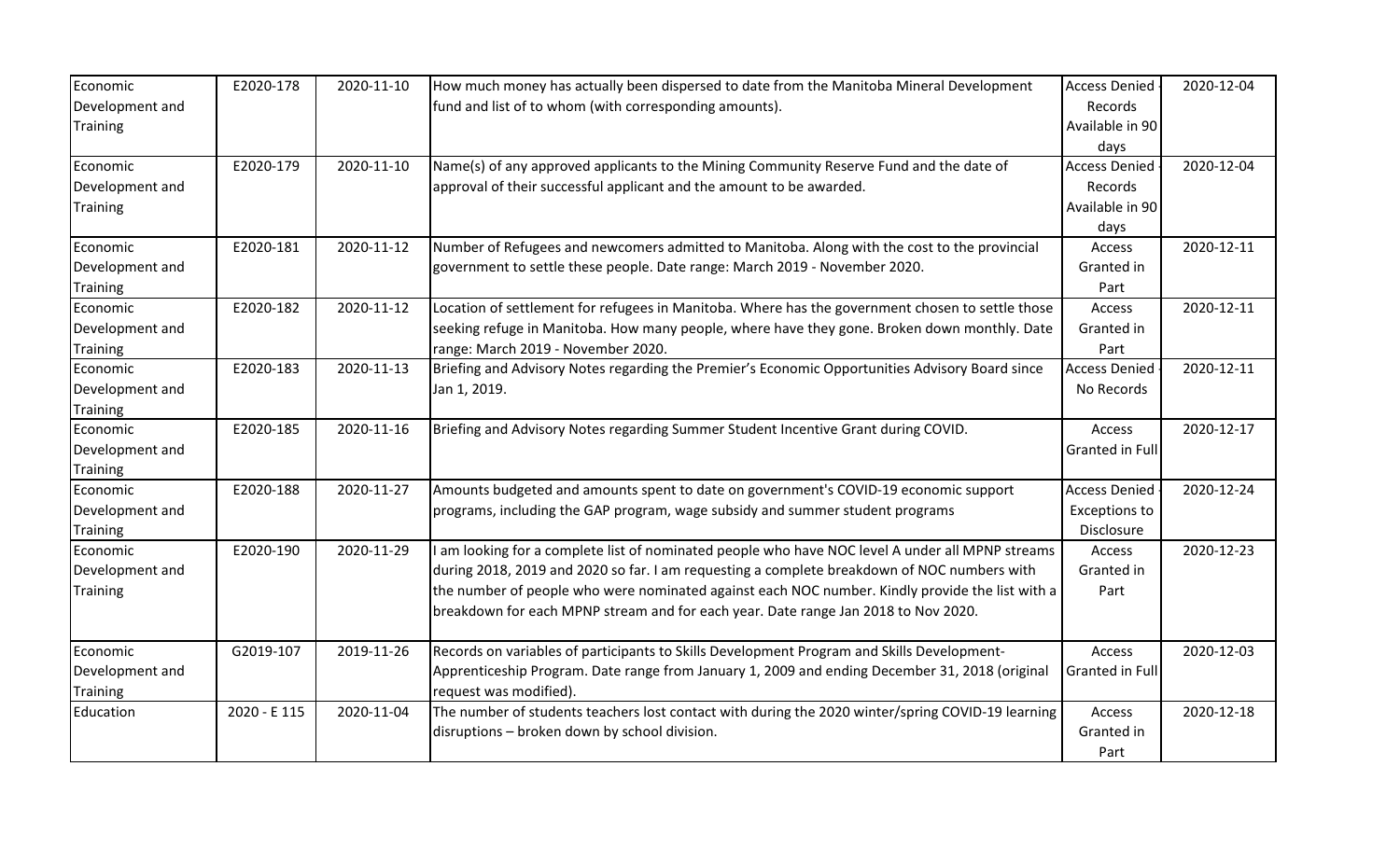| Education                | 2020 - E 116 | 2020-11-09 | Copy of the committee of supply table of contents for 2020/2021.                                                                                  | Access<br>Granted in | 2020-12-09 |
|--------------------------|--------------|------------|---------------------------------------------------------------------------------------------------------------------------------------------------|----------------------|------------|
|                          |              |            |                                                                                                                                                   | Part                 |            |
| Education                | 2020 - E 117 | 2020-11-12 | All written correspondence between the department and St. James Assiniboia School Division about<br>the remote learning support centre.           | Access<br>Granted in | 2020-12-14 |
|                          |              |            |                                                                                                                                                   | Part                 |            |
| Education                | 2020 - E 118 | 2020-11-12 | Briefing notes, summaries and advisory notes and other written memorandum provided to the                                                         | Access               | 2020-12-14 |
|                          |              |            | education minister and/or deputy minister about a teacher substitute shortage.                                                                    | Granted in           |            |
|                          |              |            |                                                                                                                                                   | Part                 |            |
| Education                | 2020 - E 119 | 2020-11-12 | All written correspondence between department officials with the Manitoba Teachers' Society and                                                   | <b>Access Denied</b> | 2020-12-14 |
|                          |              |            | with the Retired Teachers' Association of Manitoba about a plan to address a teacher substitute<br>shortage.                                      | No Records           |            |
| Education                | 2020 - E 120 | 2020-11-13 | All records, including briefing and advisory notes, regarding the \$52 M "new" funds for K-12                                                     | Access               | 2020-12-14 |
|                          |              |            | education including conditions for the use of these funds.                                                                                        | Granted in           |            |
|                          |              |            |                                                                                                                                                   | Part                 |            |
| Education                | 2020 - E 122 | 2020-11-27 | Numbers of people working in remote learning in the department.                                                                                   | Access               | 2020-12-29 |
|                          |              |            |                                                                                                                                                   | Granted in Full      |            |
| Education                | 2020 - E 123 | 2020-11-27 | Number of positions deleted in the remote learning program.                                                                                       | Access               | 2020-12-29 |
|                          |              |            |                                                                                                                                                   | Granted in Full      |            |
| Education                | 2020 - E 124 | 2020-11-27 | All written correspondence in November 2020 between superintendents (or, if applicable, other                                                     | Access               | 2020-12-29 |
|                          |              |            | administrators) from each of the province's 37 school divisions and the department of education, in                                               | Granted in           |            |
|                          |              |            | response to the province's ask about whether the division was interested in and/or would access<br>the province's remote learning support centre. | Part                 |            |
| Education                | 2020 - E 125 | 2020-11-27 | Requests records in the education minister's office that show the number of teachers who've been                                                  | Access               | 2020-12-29 |
|                          |              |            | disciplined during the 2019 and 2020 year so far.                                                                                                 | Granted in Full      |            |
| <b>Executive Council</b> | 20EC-071     | 2020-07-15 | am requesting access to Executive Council files/documents from the Intergovernmental Relations                                                    | Access               | 12-14-20   |
|                          |              |            | Secretariat from 1991. The specific files I am requesting are titled "Manitoba Family Services -                                                  | Granted in           |            |
|                          |              |            | Canada Assistance Plan"; the government schedule is EC 0033 and the accession number is GR8906.                                                   | Part                 |            |
| <b>Executive Council</b> | 20EC-110     | 2020-09-29 | All correspondence with [name removed] since January 1, 2020.                                                                                     | <b>Access Denied</b> | 2020-12-30 |
|                          |              |            |                                                                                                                                                   | No Records           |            |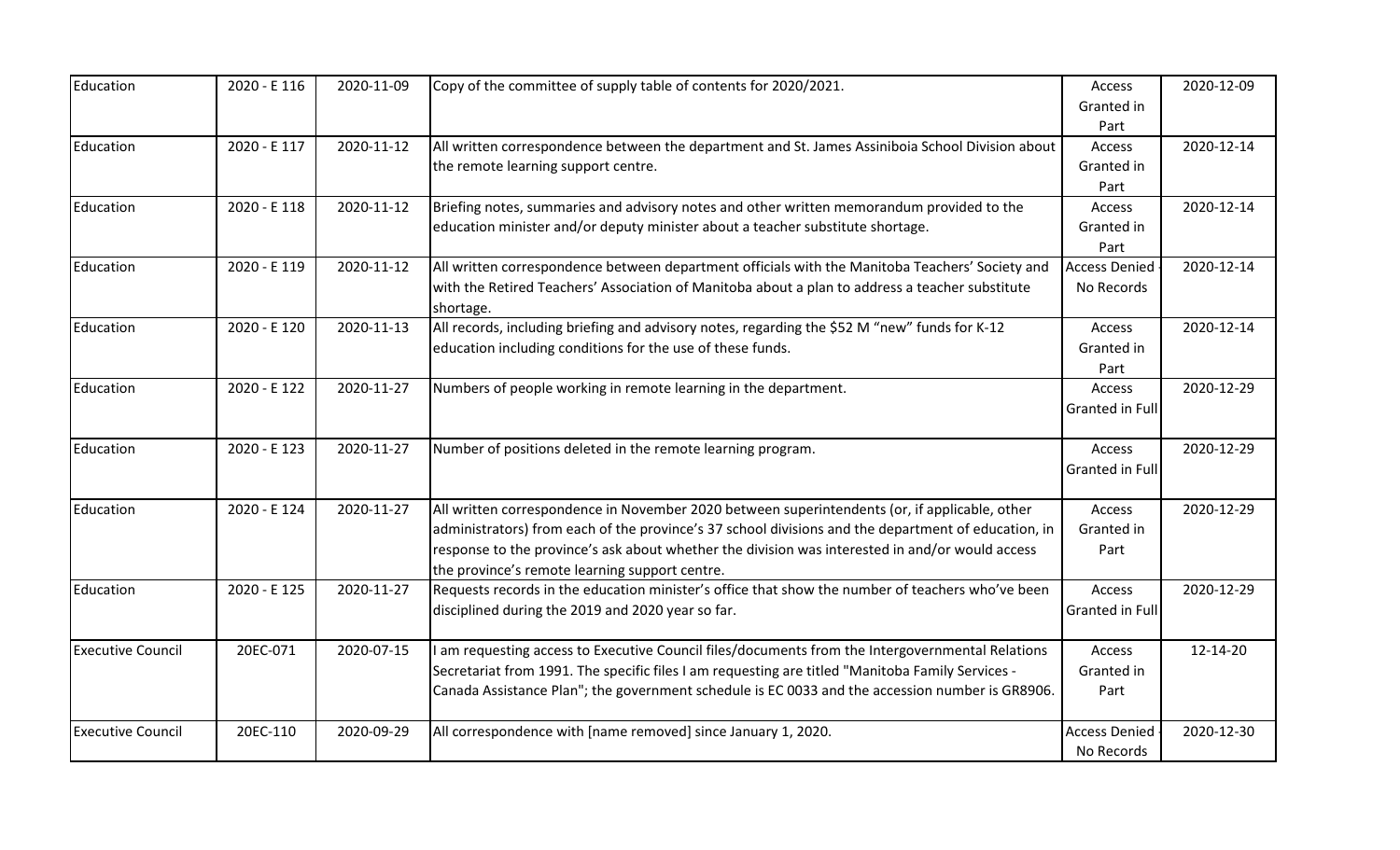| <b>Executive Council</b> | 20EC-115  | 2020-09-30 | I wish to obtain Premier Brian Pallister's full calendar for the period from September 14, 2020 to | Access               | 2020-12-15 |
|--------------------------|-----------|------------|----------------------------------------------------------------------------------------------------|----------------------|------------|
|                          |           |            | September 25, 2020 including meetings, events and time spent on vacation.                          | Granted in           |            |
|                          |           |            |                                                                                                    | Part                 |            |
| Families                 | 2020-185  | 2020-08-27 | All briefing notes that mention youth aging out of care (including but not limited to extending    | Access               | 2020-12-10 |
|                          |           |            | supports) issued between Jan 1, 2020 and the current date.                                         | Granted in           |            |
|                          |           |            |                                                                                                    | Part                 |            |
| Families                 | 2020-206  | 2020-09-14 | Targets and deliverables for the home nutrition and learning pilot program, including: Targeted    | Access               | 2020-12-14 |
|                          |           |            | number of meals and actuals delivered. Amount budgeted for meals and actuals spent.                | Granted in           |            |
|                          |           |            |                                                                                                    | Part                 |            |
| Families                 | 2020-215  | 2020-09-23 | Please provide the dollar amount provided by the Manitoba Chambers of Commerce and the             | Access               | 2020-12-14 |
|                          |           |            | Winnipeg Chamber of Commerce for partnering on the Child Care Expansion Fund.                      | Granted in Full      |            |
|                          |           |            |                                                                                                    |                      |            |
| Families                 | 2020-218  | 2020-09-24 | Please provide all records which exist for Business mentoring as part of the Child Care Expansion  | <b>Access Denied</b> | 2020-12-01 |
|                          |           |            | Fund.                                                                                              | No Records           |            |
| Families                 | 2020-252  | 2020-11-13 | Number of children in CFS care and number of children in care currently covered/registered for EIA | Access               | 2020-12-15 |
|                          |           |            | Health Services.                                                                                   | Granted in           |            |
|                          |           |            |                                                                                                    | Part                 |            |
| Finance                  | 20FIN-204 | 2020-08-25 | Please provide the dollar amount budgeted and spent for French translation services from 2016 to   | <b>Access Denied</b> | 2020-12-04 |
|                          |           |            | present. Please provide results by calendar or fiscal year.                                        | No Records           |            |
| Finance                  | 20FIN-274 | 2020-11-06 | Copies of all of [name removed] requests made to the RTB relative to the hearing in [file number   | Access               | 2020-12-02 |
|                          |           |            | removed]. [Personal Information Removed]. Date range: July 17 - August 19.                         | Granted in           |            |
|                          |           |            |                                                                                                    | Part                 |            |
| Finance                  | 20FIN-291 | 2020-11-18 | Please provide all records of communication between the Director, Municipal Relations, with the    | <b>Access Denied</b> | 2020-12-29 |
|                          |           |            | Priorities and Planning Secretariat and the MLA for Dawson Trail.                                  | No Records           |            |
| Finance                  | 20FIN-293 | 2020-11-23 | Please provide all records of communication between Director of Municipal Relations [name          | <b>Access Denied</b> | 2020-12-29 |
|                          |           |            | removed] and [name removed].                                                                       | No Records           |            |
| Finance                  | 20FIN-294 | 2020-11-23 | Please provide all records of communication between Director of Municipal Relations [name          | <b>Access Denied</b> | 2020-12-29 |
|                          |           |            | removed] and [name removed].                                                                       | No Records           |            |
| Finance                  | 20FIN-295 | 2020-11-23 | Please provide all records of communication between Director of Municipal Relations [name          | <b>Access Denied</b> | 2020-12-29 |
|                          |           |            | removed] and any employee of Cadillac Fairview.                                                    | No Records           |            |
| Finance                  | 20FIN-296 | 2020-11-23 | Please provide all records of communication between Director of Municipal Relations [name and      | Access               | 2020-12-21 |
|                          |           |            | email removed].                                                                                    | Granted in           |            |
|                          |           |            |                                                                                                    | Part                 |            |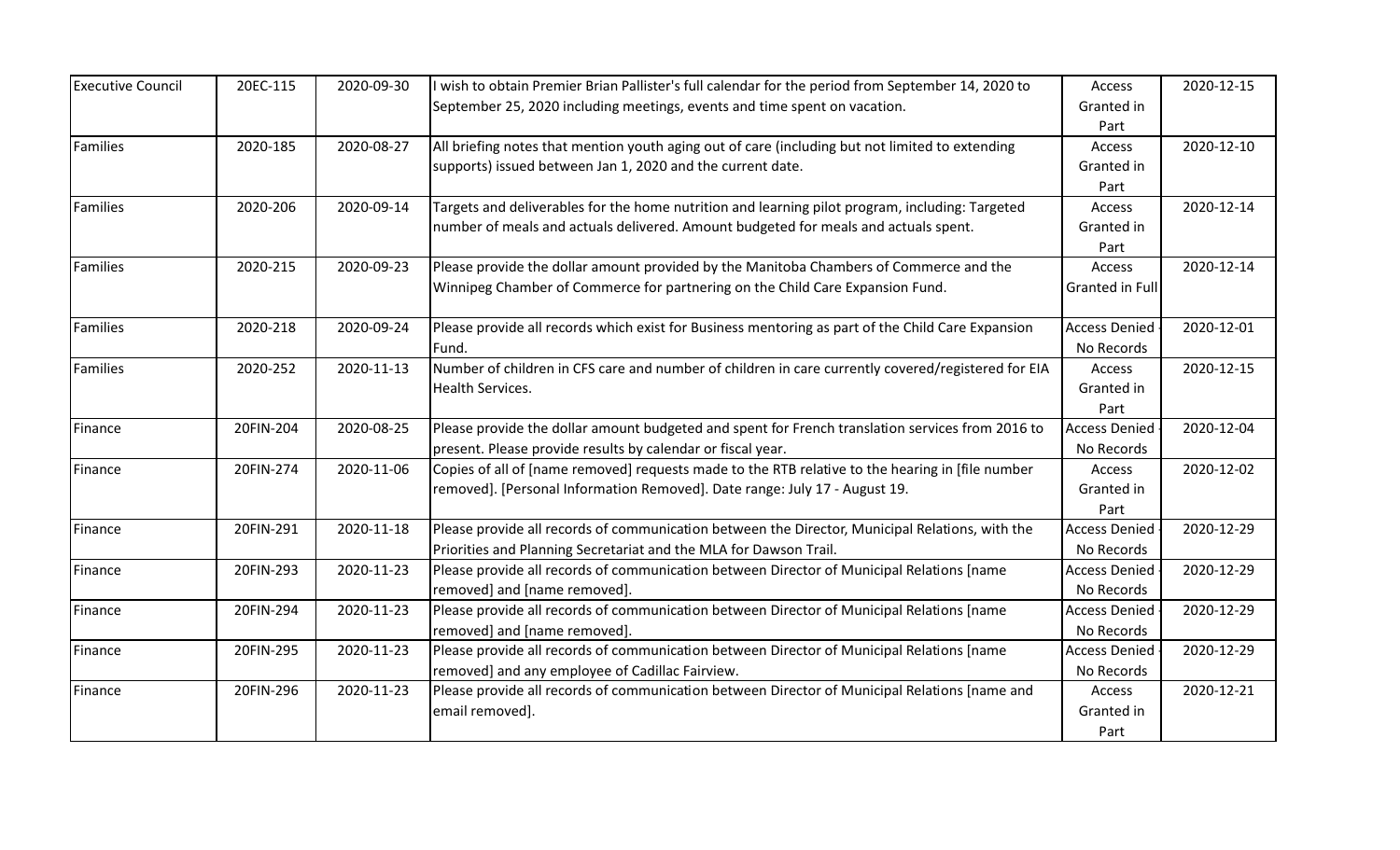| Finance              | 20FIN-297 | 2020-11-23 | Please provide all records of communication between Director of Municipal Relations [name                     | <b>Access Denied</b>   | 2020-12-29 |
|----------------------|-----------|------------|---------------------------------------------------------------------------------------------------------------|------------------------|------------|
|                      |           |            | removed] and [name removed].                                                                                  | No Records             |            |
| Finance              | 20FIN-298 | 2020-11-23 | Please provide the Director of Municipal Relations [name removed] calendar. Timeframe 9/01/2020-Access Denied |                        | 2020-12-21 |
|                      |           |            | 11/20/2020.                                                                                                   | <b>Exceptions to</b>   |            |
|                      |           |            |                                                                                                               | Disclosure             |            |
| Health, Seniors and  | 138-20    | 2020-08-18 | Regarding the August 17, 2020 press release "Province Awards Contracts to Address Surgery                     | Access                 | 2020-12-29 |
| <b>Active Living</b> |           |            | Backlog" by awardee: Name of each awardee, Value of the services awarded, Name and number of                  | Granted in             |            |
|                      |           |            | services awarded, copy of any term sheet or contract.                                                         | Part                   |            |
| Health, Seniors and  | 147-20    | 2020-08-25 | Briefing and advisory notes regarding community health since January 1, 2019.                                 | Access                 | 2020-10-05 |
| <b>Active Living</b> |           |            |                                                                                                               | Granted in             |            |
|                      |           |            |                                                                                                               | Part                   |            |
| Health, Seniors and  | 152-20    | 2020-08-28 | Copies of all correspondence between Cameron Friesen or Karen Herd and Martine Bouchard,                      | Access                 | 2020-11-19 |
| <b>Active Living</b> |           |            | president and CEO of St. Boniface Hospital and/or St. Boniface Hospital Board Chair Tom Carson                | Granted in             |            |
|                      |           |            | between January 1, 2020 and August 25, 2020. Also copies of any ministerial briefing notes                    | Part                   |            |
|                      |           |            | concerning [name removed].                                                                                    |                        |            |
| Health, Seniors and  | 233-20    | 2020-10-28 | With regard to contract 460022189 with Cardio 1, copy of any tender/RFP, amount budgeted and                  | Access                 | 2020-12-29 |
| <b>Active Living</b> |           |            | spent for the contract, copy of contract and any terms for the provision of service.                          | Granted in             |            |
|                      |           |            |                                                                                                               | Part                   |            |
| Health, Seniors and  | 234-20    | 2020-10-28 | With regard to contract 460022187 with WESTERN SURGERY CENTRE INC., copy of any tender/RFP,                   | Access                 | 2020-12-29 |
| <b>Active Living</b> |           |            | amount budgeted and spent for the contract, copy of contract and any terms for the provision of               | Granted in             |            |
|                      |           |            | service.                                                                                                      | Part                   |            |
| Health, Seniors and  | 238-20    | 2020-11-03 | Please provide the total number of cases where contact tracers reached individuals within 24 hours            | Access                 | 2020-12-29 |
| <b>Active Living</b> |           |            | of a positive COVID-19 test result. Please provide the total number of cases where contact tracers            | <b>Granted in Full</b> |            |
|                      |           |            | did not reach individuals within 24 hours of a positive COVID-19 test result.                                 |                        |            |
| Health, Seniors and  | 239-20    | 2020-11-03 | Please provide the average time it takes for contact tracers to reach close contacts of individuals           | Access                 | 2020-12-29 |
| <b>Active Living</b> |           |            | with a positive COVID-19 test result. Please provide the average number of close contacts for an              | Granted in             |            |
|                      |           |            | individual with a positive COVID-19 test result.                                                              | Part                   |            |
| Health, Seniors and  | 248-20    | 2020-11-09 | Since 2019, Briefing and advisory notes regarding changes to the regulations around paramedicine.             | Access                 | 2020-12-29 |
| <b>Active Living</b> |           |            |                                                                                                               | Granted in             |            |
|                      |           |            |                                                                                                               | Part                   |            |
| Health, Seniors and  | 255-20    | 2020-11-12 | Request all emails, briefing notes and memos sent to the minister of health regarding the October             | Access                 | 2020-12-12 |
| <b>Active Living</b> |           |            | 30th COVID-19 case count.                                                                                     | Granted in             |            |
|                      |           |            |                                                                                                               | Part                   |            |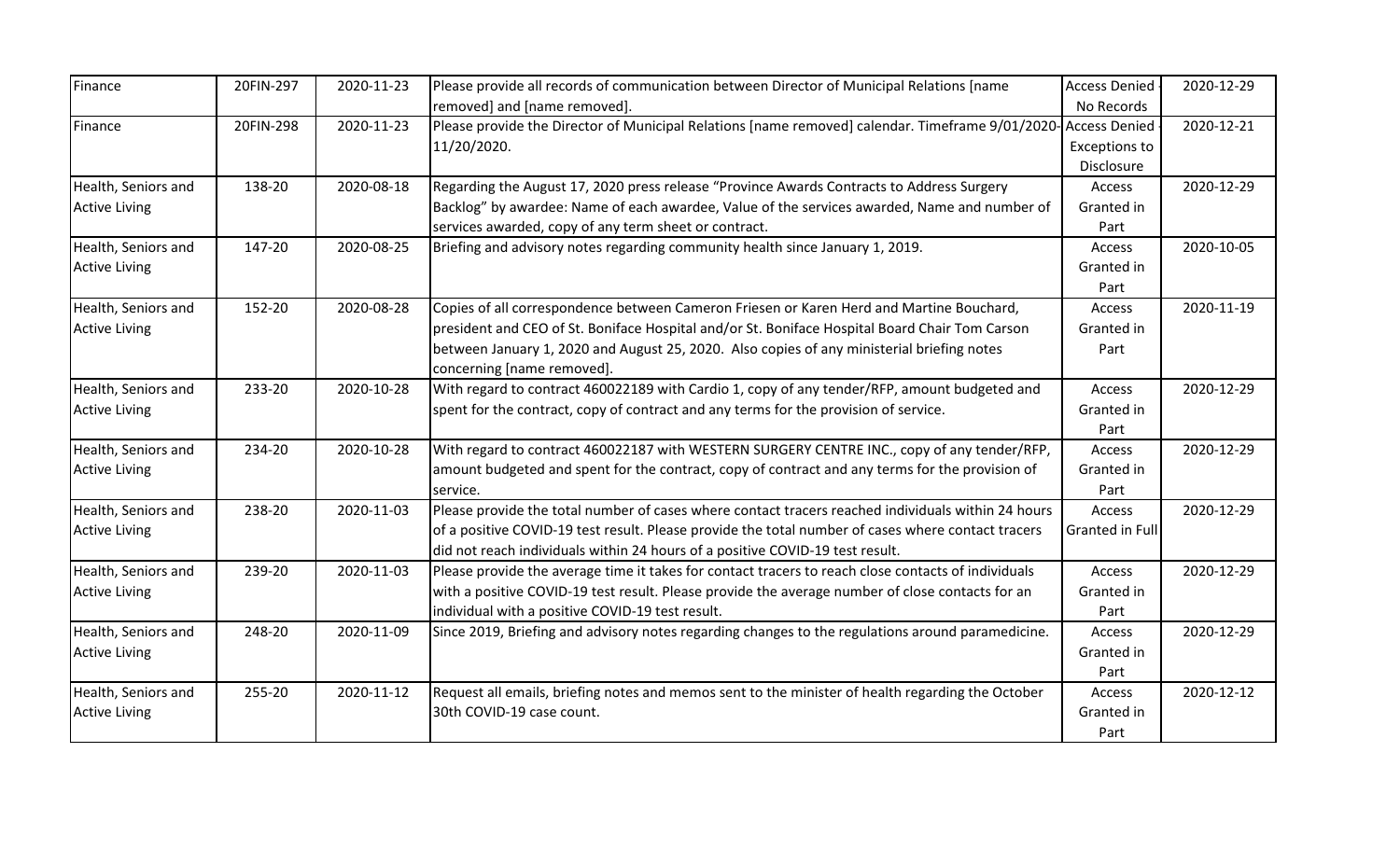| Health, Seniors and       | 257-20      | 2020-11-24 | Requests records with statistics in approximate percentages that show the cause of COVID-19         | Access               | 2020-12-24 |
|---------------------------|-------------|------------|-----------------------------------------------------------------------------------------------------|----------------------|------------|
| <b>Active Living</b>      |             |            | infections for the month of September, October and first two weeks of November. Please break        | Granted in Full      |            |
|                           |             |            | down the cause of infection into the most common categories contact tracers are finding is the      |                      |            |
|                           |             |            | source behind infection. Example: shopping, restaurants, household transmission, travel, faith-     |                      |            |
|                           |             |            | based-gatherings, workplace acquisition, parties, bars, sex, etc. Do not provide information that's |                      |            |
|                           |             |            | already publicly available online. For comparison there are other jurisdictions like El Paso that   |                      |            |
|                           |             |            | provide this information in percentages on a weekly basis.                                          |                      |            |
| Health, Seniors and       | 258-20      | 2020-11-27 | List of who is on the incident command from inception on.                                           | <b>Access Denied</b> | 2020-12-29 |
| <b>Active Living</b>      |             |            |                                                                                                     | <b>Exceptions to</b> |            |
|                           |             |            |                                                                                                     | Disclosure           |            |
| Health, Seniors and       | 259-20      | 2020-11-27 | Any report, briefing or advisory note produced since September 1 by Long Term Care                  | Access               | 2020-12-29 |
| <b>Active Living</b>      |             |            | division/branch regarding Parkview, Maples or other Revera operated facilities.                     | Granted in           |            |
|                           |             |            |                                                                                                     | Part                 |            |
| Health, Seniors and       | 261-20      | 2020-11-27 | Letters to and from gerontologists or geriatric based doctors since October 1, 2020.                | <b>Access Denied</b> | 2020-12-29 |
| <b>Active Living</b>      |             |            |                                                                                                     | No Records           |            |
| Health, Seniors and       | 262-20      | 2020-11-27 | Who is on the respiratory committee and any briefing and advisory notes created regarding the       | <b>Access Denied</b> | 2020-12-29 |
| <b>Active Living</b>      |             |            | respiratory committee since January 1, 2020.                                                        | <b>Exceptions to</b> |            |
|                           |             |            |                                                                                                     | Disclosure           |            |
| Health, Seniors and       | 264-20      | 2020-11-30 | Any briefing and advisory notes generated to the minister from the incident command.                | <b>Access Denied</b> | 2020-12-30 |
| <b>Active Living</b>      |             |            |                                                                                                     | No Records           |            |
| Health, Seniors and       | 265-20      | 2020-11-30 | Briefing and advisory notes that contain comparative information regarding other provinces COVID-   | <b>Access Denied</b> | 2020-12-30 |
| <b>Active Living</b>      |             |            | 19 contact tracing efforts.                                                                         | No Records           |            |
| Health, Seniors and       | 266-20      | 2020-11-30 | Briefing or advisory notes regarding private, for-profit paramedicine.                              | Access               | 2020-12-30 |
| <b>Active Living</b>      |             |            |                                                                                                     | Granted in           |            |
|                           |             |            |                                                                                                     | Part                 |            |
| Health, Seniors and       | 267-20      | 2020-11-30 | On October 15, 2020 the premier told the legislative assembly that "We have over 1,100 more         | Access               | 2020-12-30 |
| <b>Active Living</b>      |             |            | nurses than we had a year ago employed in this province," Please provide any briefing, advisory or  | Granted in Full      |            |
|                           |             |            | any other information provided that would support such a claim.                                     |                      |            |
| Indigenous and            | INR 2020-24 | 2020-09-15 | From the March 2020 housebook, under B. Consultation and Reconciliation, copy of note number 6.     | Access               | 2020-11-12 |
| <b>Northern Relations</b> |             |            |                                                                                                     | Granted in           |            |
|                           |             |            |                                                                                                     | Part                 |            |
| Indigenous and            | INR 2020-27 | 2020-09-23 | From the March 2020 housebook, under D. Policy and Strategic Initiatives, copy of note number 7.    | Access               | 2020-11-27 |
| <b>Northern Relations</b> |             |            |                                                                                                     | Granted in           |            |
|                           |             |            |                                                                                                     | Part                 |            |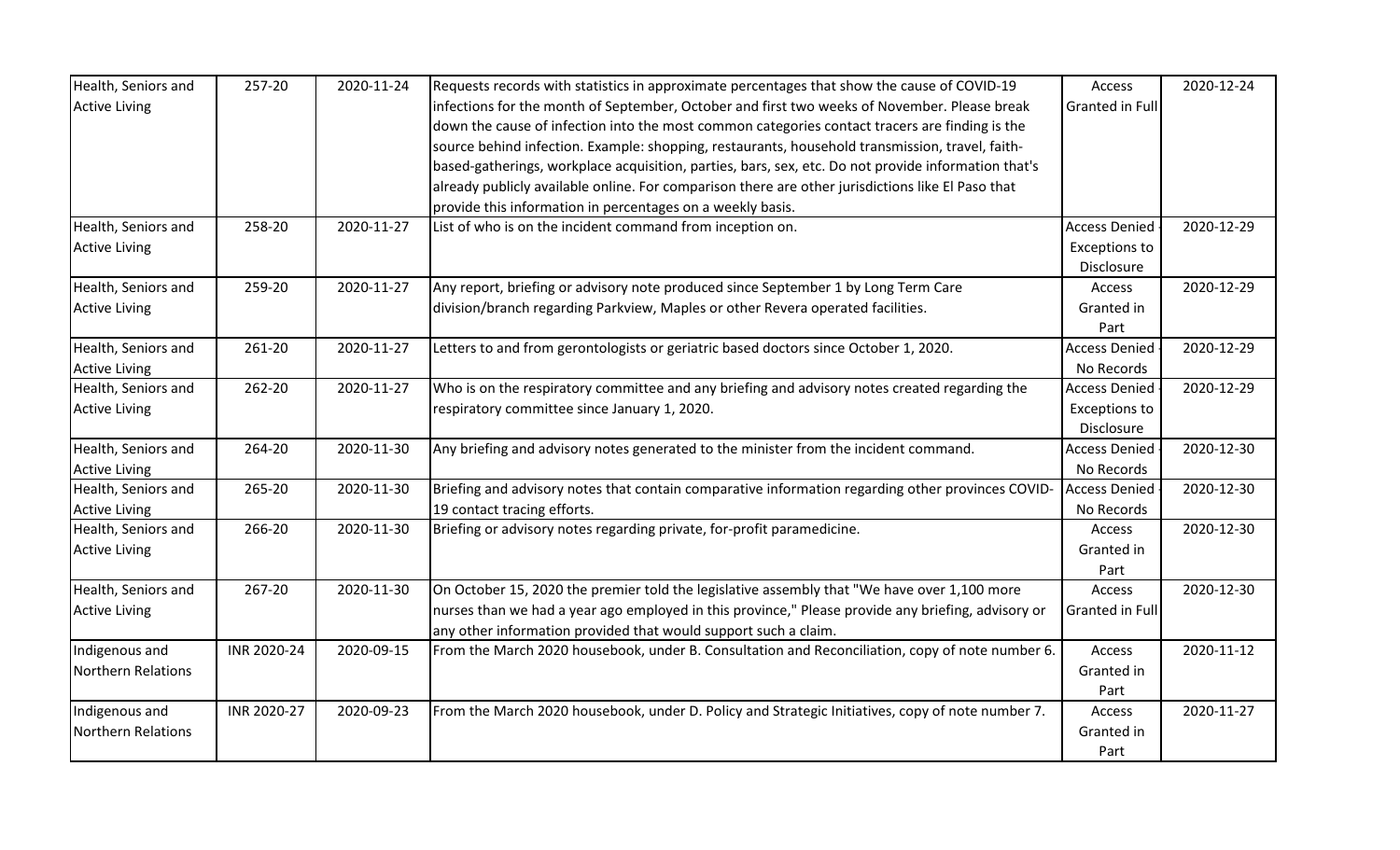| Indigenous and     | INR 2020-34 | 2020-11-05 | Any and all information regarding the relocations of Chemawawin (Easterville) and Cedar Lake     | <b>Access Denied</b> | 2020-12-04 |
|--------------------|-------------|------------|--------------------------------------------------------------------------------------------------|----------------------|------------|
| Northern Relations |             |            | reserves/communities. Any and all information relating to infrastructure and housing in the      | No Records           |            |
|                    |             |            | Chemawawin (Easterville) and Cedar Lake reserves/communities. In addition, any and all           |                      |            |
|                    |             |            | information relating to Manitoba Hydro negotiations and relations with mentioned communities.    |                      |            |
| Indigenous and     | INR 2020-35 | 2020-11-10 | Requests access to a copy of the committee of supply table of contents for 2020/2021.            | Access               | 2020-12-10 |
| Northern Relations |             |            |                                                                                                  | Granted in           |            |
|                    |             |            |                                                                                                  | Part                 |            |
| Infrastructure     | 20-049      | 2020-07-17 | Briefing and advisory notes regarding the Lake Manitoba Lake St. Martin Outlet Channels project  | Access               | 2020-11-10 |
|                    |             |            | since January 1, 2020.                                                                           | Granted in           |            |
|                    |             |            |                                                                                                  | Part                 |            |
| Infrastructure     | 20-051      | 2020-07-21 | Name of successful bidder for the RFP for "a comprehensive review of photo enforcement" as well  | <b>Access Denied</b> | 2020-11-10 |
|                    |             |            | as the budgeted amount for this contract. For clarity, the RFP is referenced in the November 13, | No Records           |            |
|                    |             |            | 2019 news release: "PROVINCE ANNOUNCES REVIEW OF PHOTO ENFORCEMENT".                             |                      |            |
| Infrastructure     | 20-052      | 2020-07-27 | Please provide Contract #4501178323, between MB and 5804273 MANITOBA LTD.                        | Access               | 2020-11-10 |
|                    |             |            |                                                                                                  | Granted in           |            |
|                    |             |            |                                                                                                  | Part                 |            |
| Infrastructure     | 20-056      | 2020-08-12 | Copy of the sole source validation form, copy of the contract, amount of the budget and amounts  | <b>Access</b>        | 2020-11-10 |
|                    |             |            | spent to date for contract 4600019209.                                                           | Granted in           |            |
|                    |             |            |                                                                                                  | Part                 |            |
| Infrastructure     | 20-060      | 2020-08-27 | Most up-to-date inspection reports for the dams at Minnedosa, Rapid City and Rivers.             | Access               | 2020-11-10 |
|                    |             |            |                                                                                                  | Granted in           |            |
|                    |             |            |                                                                                                  | Part                 |            |
| Infrastructure     | 20-065      | 2020-08-28 | Please provide the dollar amount budgeted and spent for French translation services from 2016 to | Access               | 2020-11-10 |
|                    |             |            | present. Please provide results by calendar or fiscal year.                                      | Granted in Full      |            |
| Infrastructure     | 20-066      | 2020-08-26 | From the March 2020 Housebook, copy of note: Manitoba Flood Preparedness Spring 2020.            | Access               | 2020-11-10 |
|                    |             |            |                                                                                                  | Granted in           |            |
|                    |             |            |                                                                                                  | Part                 |            |
| Infrastructure     | 20-067      | 2020-08-26 | From the March 2020 Housebook, copy of note: Mandatory Entry Level Training (MELT).              | Access               | 2020-11-10 |
|                    |             |            |                                                                                                  | Granted in           |            |
|                    |             |            |                                                                                                  | Part                 |            |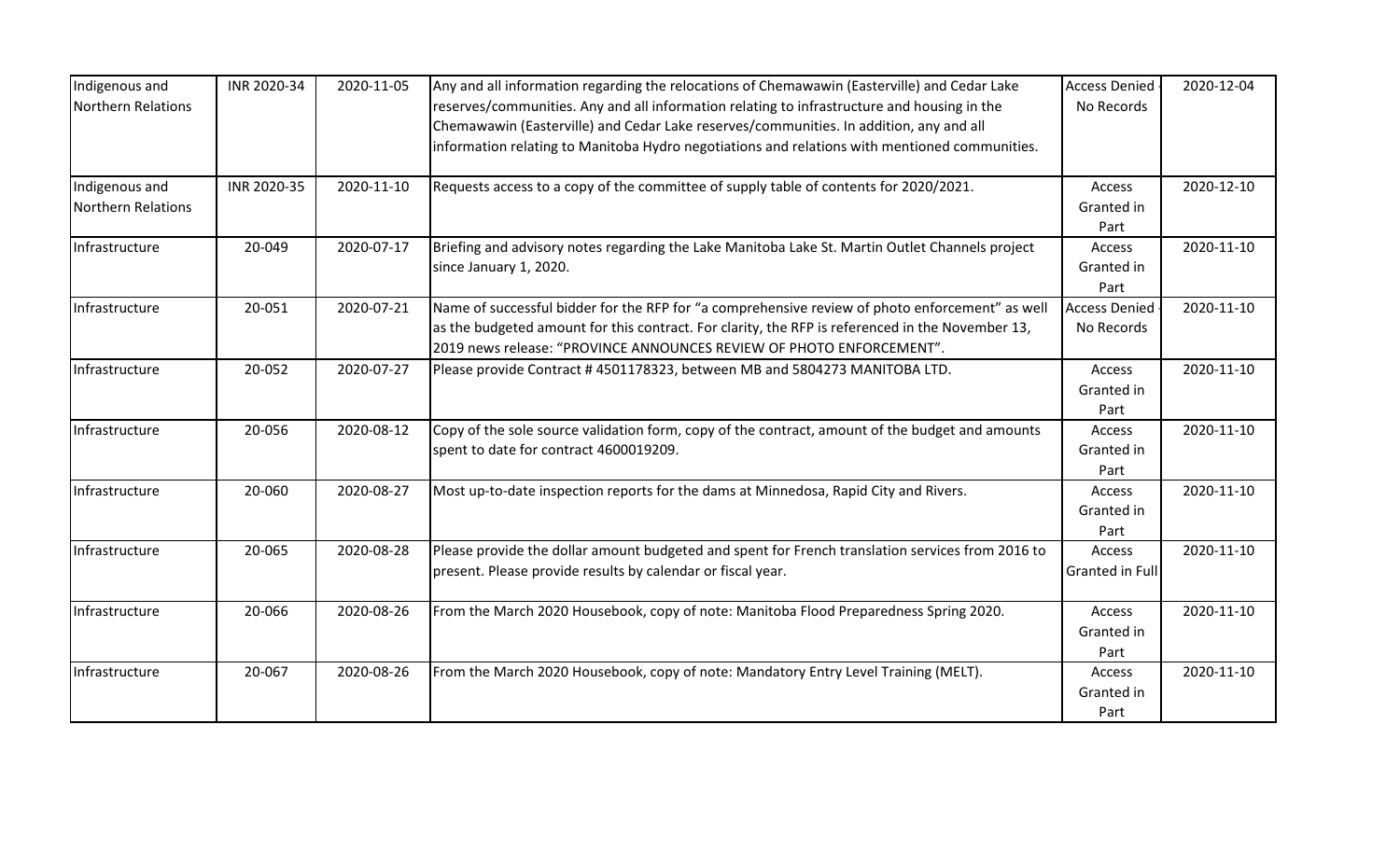| Infrastructure             | 20-068     | 2020-08-26 | From the March 2020 Housebook, copy of note: Capital Program 2020.                                  | Access          | 2020-11-10 |
|----------------------------|------------|------------|-----------------------------------------------------------------------------------------------------|-----------------|------------|
|                            |            |            |                                                                                                     | Granted in      |            |
|                            |            |            |                                                                                                     | Part            |            |
| Infrastructure             | 20-069     | 2020-08-26 | From the March 2020 Housebook, copy of note: Possible Transfer of Northern Airports and Marine      | Access          | 2020-11-10 |
|                            |            |            | Operations (NAMO) to First Nations.                                                                 | Granted in      |            |
|                            |            |            |                                                                                                     | Part            |            |
| Infrastructure             | 20-070     | 2020-08-26 | From the March 2020 Housebook, copy of note: October 2019 Severe Weather Disaster Financial         | Access          | 2020-11-10 |
|                            |            |            | Assistance (DFA) Program.                                                                           | Granted in      |            |
|                            |            |            |                                                                                                     | Part            |            |
| Infrastructure             | 20-071     | 2020-08-26 | From the March 2020 Housebook, copy of note: Road Maintenance Activities and Service Levels.        | Access          | 2020-11-10 |
|                            |            |            |                                                                                                     | Granted in      |            |
|                            |            |            |                                                                                                     | Part            |            |
| Infrastructure             | 20-072     | 2020-08-26 | From the March 2020 Housebook, copy of note: Review of Photo Enforcement Program.                   | Access          | 2020-11-10 |
|                            |            |            |                                                                                                     | Granted in      |            |
|                            |            |            |                                                                                                     | Part            |            |
| Infrastructure             | 20-105     | 2020-11-16 | Broken out by piece or lot of equipment, name, description and sale price of all equipment sold at  | Access          | 2020-12-11 |
|                            |            |            | auction in 2019 and 2020.                                                                           | Granted in Full |            |
|                            |            |            |                                                                                                     |                 |            |
| Justice                    | 2020-178   | 2020-10-29 | Please provide all briefing or advisory materials for the Minister regarding Possible Metal Dealers | <b>Access</b>   | 2020-12-31 |
|                            |            |            | and Recyclers Legislation. Timeline: 2020.                                                          | Granted in      |            |
|                            |            |            |                                                                                                     | Part            |            |
| Justice                    | 2020-179   | 2020-10-29 | Please provide all briefing or advisory materials for the Minister regarding amendments to the      | Access          | 2020-12-31 |
|                            |            |            | following items: The Petty Trespasses Act - The Occupiers' Liability Act Timeline: 2020.            | Granted in      |            |
|                            |            |            |                                                                                                     | Part            |            |
| Justice                    | 2020-180   | 2020-10-29 | Please provide all records of consultation regarding potential amendments to: The Petty Trespasses  | Access          | 2020-12-31 |
|                            |            |            | Act - The Occupiers' Liability Act Timeline: 2020.                                                  | Granted in      |            |
|                            |            |            |                                                                                                     | Part            |            |
| Justice                    | 2020-187   | 2020-11-27 | Requests records including but not limited to briefing notes, memos, and emails sent to the deputy  | Access          | 2020-12-29 |
|                            |            |            | minister about COVID-19 enforcement involving religious organizations, including churches from      | Granted in      |            |
|                            |            |            | November 10 to November 27. Avoid duplicates, duplicate email chains, and any external              | Part            |            |
|                            |            |            | communication with media.                                                                           |                 |            |
| <b>Municipal Relations</b> | MR 2020-89 | 2020-11-09 | Copy of the committee of supply table of contents for 2020/2021.                                    | Access          | 2020-11-26 |
|                            |            |            |                                                                                                     | Granted in Full |            |
|                            |            |            |                                                                                                     |                 |            |